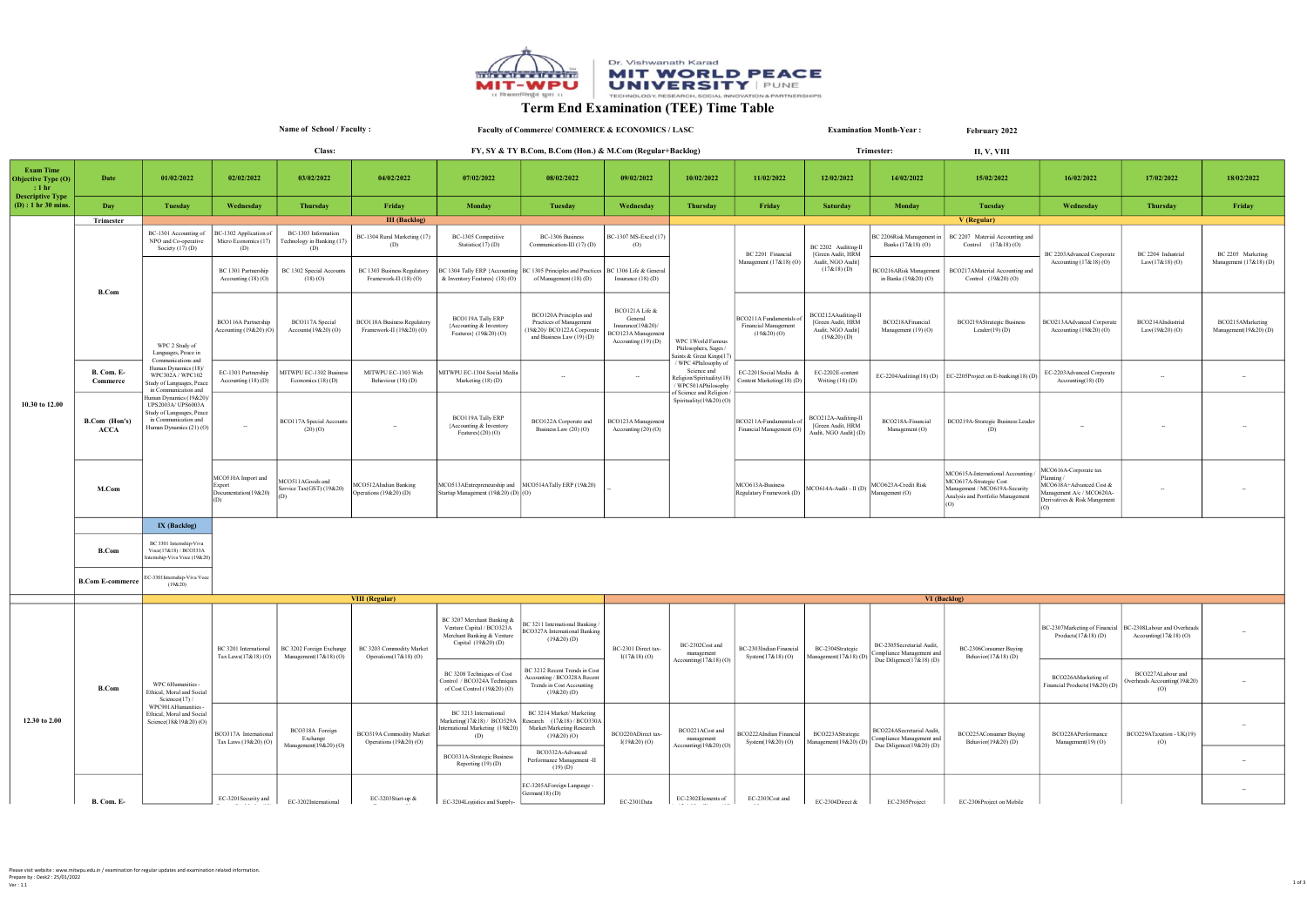| <b>Exam Time</b><br>Objective Type (O)<br>$\pm 1$ hr<br><b>Descriptive Type</b> | Date                   | 01/02/2022                                                                                   | 02/02/2022                                                  | 03/02/2022                                                                                                                                                                      | 04/02/2022                                                                                                                                                                              | 07/02/2022                                                         | 08/02/2022                                               | 09/02/2022                                                   | 10/02/2022                                        | 11/02/2022                                                                                                                 | 12/02/2022                                              | 14/02/2022                                                     | 15/02/2022                                            | 16/02/2022                                                 | 17/02/2022                                                                                                | 18/02/2022                                                                                                |
|---------------------------------------------------------------------------------|------------------------|----------------------------------------------------------------------------------------------|-------------------------------------------------------------|---------------------------------------------------------------------------------------------------------------------------------------------------------------------------------|-----------------------------------------------------------------------------------------------------------------------------------------------------------------------------------------|--------------------------------------------------------------------|----------------------------------------------------------|--------------------------------------------------------------|---------------------------------------------------|----------------------------------------------------------------------------------------------------------------------------|---------------------------------------------------------|----------------------------------------------------------------|-------------------------------------------------------|------------------------------------------------------------|-----------------------------------------------------------------------------------------------------------|-----------------------------------------------------------------------------------------------------------|
| $(D)$ : 1 hr 30 mins.                                                           | Day                    | <b>Tuesday</b>                                                                               | Wednesday                                                   | <b>Thursday</b>                                                                                                                                                                 | Friday                                                                                                                                                                                  | Monday                                                             | <b>Tuesday</b>                                           | Wednesday                                                    | <b>Thursday</b>                                   | Friday                                                                                                                     | Saturday                                                | Monday                                                         | Tuesday                                               | Wednesday                                                  | <b>Thursday</b>                                                                                           | Friday                                                                                                    |
|                                                                                 | Commerce               | EC-3206Mini Project on E<br>Commerce Advertising(18)<br>(D)                                  | dity Market(1)<br>(D)                                       | Finance(18)(O)                                                                                                                                                                  | Entrepreneurship<br>Management(18) (D)                                                                                                                                                  | Chain Management(18)(D)                                            | EC-3205BForeign Language -<br>$\text{F}$ rench $(18)(D)$ | Analytics(18)(D)                                             | cial Intelligence<br>(D)                          | Management<br>Accounting(18) (D)                                                                                           | Indirect Taxation(18) (D)                               | Management(18)(D)                                              | Marketing(18) Viva                                    |                                                            |                                                                                                           | $\sim$                                                                                                    |
|                                                                                 | Trimester              | I (Backlog)                                                                                  |                                                             |                                                                                                                                                                                 |                                                                                                                                                                                         |                                                                    |                                                          |                                                              |                                                   |                                                                                                                            |                                                         |                                                                |                                                       |                                                            |                                                                                                           |                                                                                                           |
|                                                                                 | <b>B.Com</b>           |                                                                                              | BC-1101 Financial                                           | BC-1102 Economics of                                                                                                                                                            | BC-1103Indian Banking System<br>(17)(D)                                                                                                                                                 | BC-1104Principles of Marketing<br>(17)(D)                          | BC-1105Mathematics& Statistic<br>(17)(D)                 | BC-1106 Business<br>mmunication-I (17) (D                    |                                                   |                                                                                                                            |                                                         |                                                                |                                                       |                                                            |                                                                                                           |                                                                                                           |
|                                                                                 |                        |                                                                                              | ccounting (17&18) (D)                                       | Commerce and Trade<br>$(17&18)$ (D)                                                                                                                                             | BC-1104 Indian Banking System<br>(18)(D)                                                                                                                                                | BC-1105 Principles of Marketing<br>(18)(D)                         | BC-1106 Mathematics&<br>Statistics (18) (D)              | BC-1103Business<br>Communication-I<br>(English) (18) (D)     |                                                   |                                                                                                                            |                                                         |                                                                |                                                       |                                                            |                                                                                                           |                                                                                                           |
|                                                                                 |                        |                                                                                              | BCO101A Financial<br>Accounting (19&20) (O)                 | BCO102A Micro Economic<br>$(19&20)$ (O)                                                                                                                                         | BCO106A Indian Banking<br>System(19&20) (O)                                                                                                                                             | BCO105A Aptitude and Logical<br>Reasoning-I (19&20) (O)            | <b>BCO103A Business Statistics</b><br>$(19&20)$ (O)      | <b>BCO104A Business</b><br>Ethics (19&20) (O)                |                                                   |                                                                                                                            |                                                         |                                                                |                                                       |                                                            |                                                                                                           |                                                                                                           |
|                                                                                 |                        | WPP01Classical<br>Languages, Effective                                                       | SOC2001A Fiinancial<br>Accounting (21) (O)                  | SOC2002A Micro<br>Economics (21) (O)                                                                                                                                            | SOC2006A Indian Banking<br>System (21) (O)                                                                                                                                              | OC2005A Aptitude and Logical<br>Reasoning-I (21) (O)               | SOC2003A Business Statistics<br>$(21)$ (O)               | SOC2004A Business<br>Ethics $(21)(0)$                        |                                                   |                                                                                                                            |                                                         |                                                                |                                                       |                                                            |                                                                                                           |                                                                                                           |
| 12.30 to 2.00                                                                   | B. Com. E-<br>Commerce | munication and Hun<br>Dynamics - I(17) / WPC<br>1/WPC101A/ UPS2002A<br>UPS6002A World Famous | EC-1101 Basics of<br><b>Financial Accounting</b><br>(18)(D) | EC-1102Growth and<br>Development of Commerce<br>(18)(D)                                                                                                                         | EC-1103Basics of Banking (18)<br>(D)                                                                                                                                                    | EC-1104 Principles of Marketing<br>(18)(D)                         | EC-1105 Principles of Persons<br>Finance (18) (D)        | EC-1106 Principles of<br>Advertising (18) (D)                |                                                   |                                                                                                                            |                                                         |                                                                |                                                       |                                                            |                                                                                                           |                                                                                                           |
|                                                                                 | B.Com (Hon's)          | Philosophers, Sages, Saints<br>and Great Kings (18,19,20<br>&21) (O)                         | BCO101AFinancial<br>Accounting (20) (O)                     | <b>BCO102A Micro Economics</b><br>(20)(O)                                                                                                                                       | $\sim$                                                                                                                                                                                  | $\sim$                                                             | <b>BCO103A Business Statistics</b><br>$(20)$ (O)         | <b>BCO104A Business</b><br>Ethics $(20)(O)$                  |                                                   |                                                                                                                            |                                                         |                                                                |                                                       |                                                            |                                                                                                           |                                                                                                           |
|                                                                                 | <b>ACCA</b>            |                                                                                              | SOC2001A Fiinancial<br>Accounting (21) (O)                  | SOC2002A Micro<br>Economics (21) (O)                                                                                                                                            | ×,                                                                                                                                                                                      | $\sim$                                                             | SOC2003A Business Statistics<br>(21)(0)                  | SOC2004A Business<br>Ethics $(21)(0)$                        |                                                   |                                                                                                                            |                                                         |                                                                |                                                       |                                                            |                                                                                                           |                                                                                                           |
|                                                                                 | M.Com                  |                                                                                              | MCO501AManagerial<br>Accounting (19&20) (D)                 | MCO502A Direct Tax-I<br>(19&20)(0)                                                                                                                                              | MCO503A Statistical Methods &<br>antitative Techniques (19&20)<br>(0)                                                                                                                   | MCO504A Advanced<br>Excel(19&20)(O)                                | $\sim$                                                   | $\sim$                                                       |                                                   |                                                                                                                            |                                                         |                                                                |                                                       |                                                            |                                                                                                           |                                                                                                           |
|                                                                                 |                        |                                                                                              | SOC6001A Managerial<br>Accounting (21) (D)                  | (O)                                                                                                                                                                             | SOC6002A Direct Tax -I(21) SOC6003A Statistical Methods & SOC6004A Advanced Excel (21)<br>Quantitative Techniques (21) (O)                                                              | (O)                                                                |                                                          |                                                              |                                                   |                                                                                                                            |                                                         |                                                                |                                                       |                                                            |                                                                                                           |                                                                                                           |
|                                                                                 |                        |                                                                                              |                                                             |                                                                                                                                                                                 |                                                                                                                                                                                         |                                                                    |                                                          |                                                              |                                                   |                                                                                                                            |                                                         |                                                                |                                                       |                                                            |                                                                                                           |                                                                                                           |
|                                                                                 |                        |                                                                                              |                                                             |                                                                                                                                                                                 |                                                                                                                                                                                         | <b>IV</b> (Backlog)                                                |                                                          |                                                              |                                                   |                                                                                                                            |                                                         |                                                                | VII (Backlog)                                         |                                                            | BC-3106Advertising and Sales<br>Promotion / BCO306A<br>Advertising and Sales                              |                                                                                                           |
|                                                                                 |                        | BC-2101 Corporate<br>Accounting-I(17) (O)                                                    | BC-2102 Business<br>nomics (Macro)-I(17<br>(D)              | BC-2103 Company Law-<br>I(17)(D)                                                                                                                                                | BC-2104 Business Management<br>$I(17)$ (D)                                                                                                                                              | BC-2105 Banking & Finance-<br>$I(17)$ (D)                          | BC-2108 English-I(17)(D)                                 | BC 2107Financial                                             |                                                   |                                                                                                                            |                                                         |                                                                |                                                       |                                                            | Promotion(19&20)(D)                                                                                       | BC-3110Rural Banking and<br>licro Finance / BCO310ARural<br><b>Banking and Micro</b><br>Finance(19&20)(D) |
|                                                                                 | <b>B.Com</b>           | BC-2101 Corporate<br>Accounting (18) (O)                                                     | BC 2102Auditing-I(18)<br>(O)                                | BC 2103Tally ERP<br>{Statutory, Taxation &<br>Audit $(18)(O)$                                                                                                                   | BC 2104Financial Reporting(18)<br>(D)                                                                                                                                                   | BC-2106 Marketing<br>Management-I(17)/                             | BC 2106Organisational<br>Behaviour(18) $(D)$             | Market & Financial<br>Services(18)(D)                        | BC 2108Basics of Cost<br>Accounting(18)(O)        |                                                                                                                            | BC-3101Direct Tax<br>$II(17&18)$ (O)                    | BC-3102Advanced Cost and<br>Management<br>Accounting(17&18)(O) | BC-3103Start-up & Entrepreneur<br>Management(17)(D)   | BC-3104Goods and Service Ta<br>(GST)(18)(O)                | BC-3107Security and Portfolio<br>Management / BCO307A<br>Security and Portfolio<br>Management (19&20) (D) | BC-3112Strategic Cost<br>Accounting /<br>BCO312AStrategic Cost<br>Accounting(19&20)(D)                    |
|                                                                                 |                        | BCO201A Corporate                                                                            | BCO202AAuditing-                                            | BCO203ATally ERP<br>{Statutory, Taxation &                                                                                                                                      | BCO204AFinancial                                                                                                                                                                        | BC-2107 Cost Accounting-I(17)                                      | BCO206AOrganisational                                    | BCO207AFinancial<br>Market & Financial<br>Services(19&20)(D) | BCO208ABasics of Cost<br>(O) (O) (Counting(19&20) | WPC 5Indian<br>Tradition, Culture and<br>Heritage(17)/<br>WPC701AIndian<br>Tradition, Culture and<br>Heritage(18&19&20)(O) | <b>BCO301ADirect Tax</b>                                | BCO302AAdvanced Cost<br>and Management                         |                                                       | BCO304A Goods and Service                                  | BC-3108Methods of<br>Costing(17&18) / BCO308A<br>ethods of Costing(19&20) (O)                             | C-3114Digital Marketing and<br>Analytics(17&18) /<br>CO314ADigital Marketing and<br>Analytics(19&20)(D)   |
|                                                                                 |                        | Accounting(19&20)(O)                                                                         | $I(19&20)$ (O)                                              | Audit}(19&20)(O)                                                                                                                                                                | Reporting(19&20) (D)                                                                                                                                                                    | BC 2105Corporate Law(18) /<br>BCO205ACorporate<br>$Law(19&20)$ (O) | Behaviour(19&20)(D)                                      | BCO209A Advanced<br>Financial Reporting (19)<br>(0)          | BCO210A Audit and<br>Assurance (19) (O)           |                                                                                                                            | II(19 & 20) (O)                                         | Accounting(19&20)(O)                                           |                                                       | Tax (GST) (19&20) (O)                                      | BCO315AAdvanced<br>Performance Management(19)<br>(0)                                                      | 3CO316AAdvanced Financial<br>Management (19)(O)                                                           |
| 2.30 to 4.00                                                                    | B. Com. E-<br>Commerce | EC-2101Web<br>Analytics(18)(D)                                                               | EC-2102Customer<br>Relationship<br>Management(18)(D)        | EC-2103Corporate<br>Accounting(18)(D)                                                                                                                                           | EC-2104Business<br>Environment(18)(D)                                                                                                                                                   | EC-2105Cyber Laws(18)(D)                                           | EC-2106Project on Search<br>Engine Management(18) (D)    | $\sim$                                                       | $\sim$                                            |                                                                                                                            | EC-3101Financial<br>System & Operations<br>$(18)$ $(D)$ | EC-3102Financial<br>Aanagement (18) (D)                        | EC-3103Merchant Banking &<br>Centure Capital (18) (D) | EC-3104GST (Compliance & e-<br>$\mathrm{iling}$ ) (18) (O) | EC-3105AForeign Language<br>$\text{terman}(18)(D)/EC-$<br>105BForeign Language -<br>French $(18)(D)$      | C-3106Mini Project on<br>Website Development (18) Viva                                                    |
|                                                                                 | M.Com                  | MCO601AResearch<br>Methodology(19&20)(D)                                                     | MCO602AAudit-<br>$I(19&20)$ (D)                             | MCO603AAccounting<br>Theory and Financial<br>Reporting(19&20)(D)/<br>MCO605AMaterial, Labour<br>and Overhead<br>Costing(19&20)(O)/<br>MCO607ATreasury<br>Management (19&20) (D) | MCO604APartnership and<br>Special Accounts(19&20) (D) /<br>MCO606AMethods and Control<br>Fechniques of Costing (19&20)<br>(D) / MCO608AStrategic<br>Financial Management (19&20)<br>(D) | <b>ICO611AFinancial Markets and</b><br>Institution(19&20)(D)       | MCO612APersonal<br>FinancialPlanning(19&20)(D)           | $\sim$                                                       | $\sim$                                            | $\sim$                                                                                                                     | $\sim$                                                  |                                                                |                                                       |                                                            |                                                                                                           |                                                                                                           |
|                                                                                 | B.Com (Hon's)<br>ACCA  | BCO201A Corporate<br>Accounting(20) (O)                                                      | BCO202AAuditing-I(20)<br>(O)                                | BCO203ATally ERP<br>{Statutory, Taxation &<br>Audit}(20)(O)                                                                                                                     | $\sim$                                                                                                                                                                                  | $\sim$                                                             | $\sim$                                                   | BCO209AAdvanced<br>Financial Reporting (20)<br>(D)           | BCO210A Audit and<br>Assurance(20)(O)             | $\sim$                                                                                                                     | $\sim$                                                  | $\sim$                                                         | $\sim$                                                | $\sim$                                                     | $\sim$                                                                                                    | $\sim$                                                                                                    |
|                                                                                 | Trimester              |                                                                                              |                                                             |                                                                                                                                                                                 |                                                                                                                                                                                         |                                                                    |                                                          |                                                              |                                                   |                                                                                                                            |                                                         |                                                                | II (Regular)                                          |                                                            |                                                                                                           |                                                                                                           |